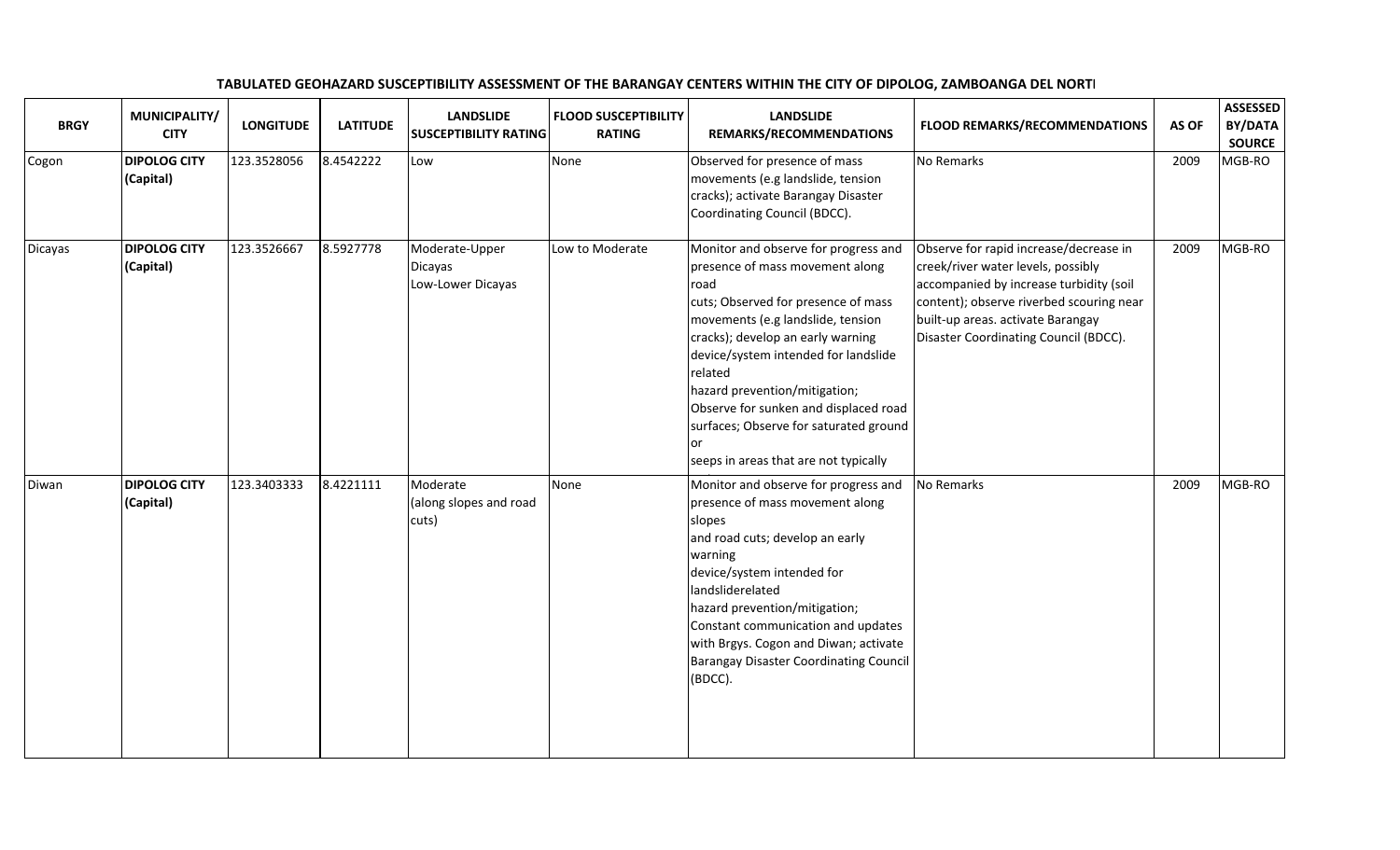| Galas     | <b>DIPOLOG CITY</b><br>(Capital) | 123.3356111 | 8.5596389 | None                                             | Low<br>(localized flooding)                                             |                                                                                                                                                                                                                                                                                                                                                                         | Develop an early warning system<br>intended for coastal-related hazard<br>prevention; Improve rainstorm drainage<br>system; Identify evacuation site; constant<br>communication and updates with Brgy.<br>Olingan on geohazard situation; activate<br>BDCC; | 2009 | MGB-RO |
|-----------|----------------------------------|-------------|-----------|--------------------------------------------------|-------------------------------------------------------------------------|-------------------------------------------------------------------------------------------------------------------------------------------------------------------------------------------------------------------------------------------------------------------------------------------------------------------------------------------------------------------------|-------------------------------------------------------------------------------------------------------------------------------------------------------------------------------------------------------------------------------------------------------------|------|--------|
| Gulayon   | <b>DIPOLOG CITY</b><br>(Capital) | 123.3634722 | 8.5553056 | Low                                              | None                                                                    | Observed for presence of mass<br>movements (e.g landslide, tension<br>cracks); activate Barangay Disaster<br>Coordinating Council (BDCC).                                                                                                                                                                                                                               | No Remarks                                                                                                                                                                                                                                                  | 2009 | MGB-RO |
| Lugdungan | <b>DIPOLOG CITY</b><br>(Capital) | 123.3755278 | 8.5689167 | Moderate-Barangay<br>Hall<br>Low-barangay center | High                                                                    | Monitor and observe for progress and<br>(flashflood/sheet flood) presence of mass movement along<br>slopes<br>near the hall; Riverbank Scouring-<br>school<br>and residential houses are located<br>along the<br>riverbanks; Address riverbank<br>protection measures; Activate BDCC;<br>Observed for presence of mass<br>movements (e.g landslide, tension<br>cracks). | Observe for rapid increase/decrease in<br>creek/river water levels, possibly<br>accompanied by increase turbidity (soil<br>content); observe riverbed scouring near<br>built-up areas. activate Barangay<br>Disaster Coordinating Council (BDCC).           | 2009 | MGB-RO |
| Minaog    | <b>DIPOLOG CITY</b><br>(Capital) | 123.3489722 | 8.5985833 | None                                             | Low (localized flooding)<br>Coastal area-Storm<br>surge/coastal erosion |                                                                                                                                                                                                                                                                                                                                                                         | Seasonal (annually - every rainy season)<br>localized flooding with low $(0 - 0.5 \text{ m})$ ;<br>improve/provide rainstorm drainage<br>system; activate Barangay Disaster<br>Coordinating Council (BDCC).                                                 | 2009 | MGB-RO |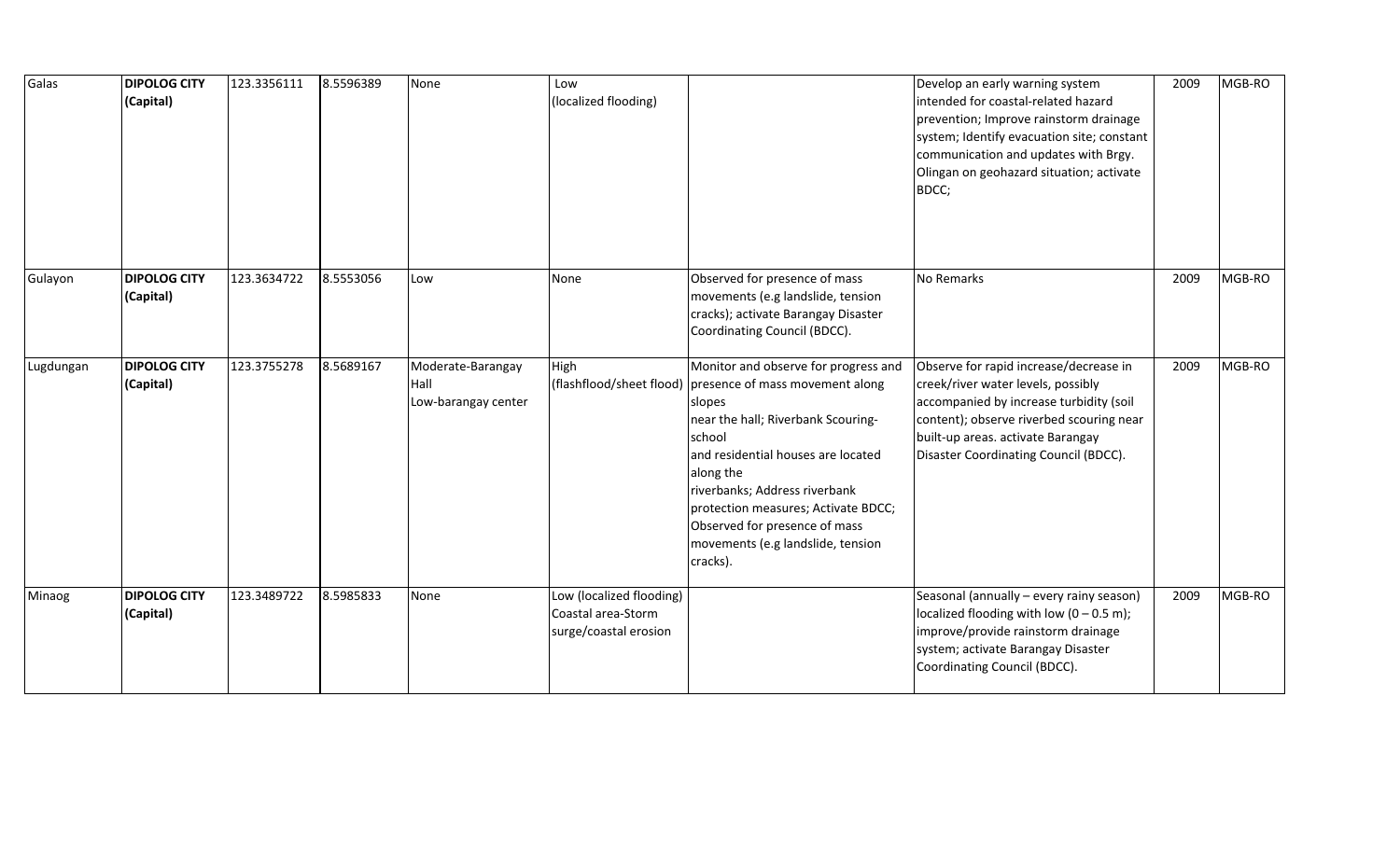| Olingan        | <b>DIPOLOG CITY</b><br>(Capital) | 123.3253889 | 8.5420278 | None | Low<br>(coastal/fluvial<br>flooding)<br>coastal erosion/storm<br>surge on sand spit<br>(coastal front) | Develop an early warning system<br>intended for coastal-related hazard<br>prevention; Improve/provide rainstorm<br>drainage system; Identify evacuation<br>site; constant communication and<br>updates with Brgy. Galas on geohazard<br>situation; activate BDCC; | 2009 | MGB-RO |
|----------------|----------------------------------|-------------|-----------|------|--------------------------------------------------------------------------------------------------------|-------------------------------------------------------------------------------------------------------------------------------------------------------------------------------------------------------------------------------------------------------------------|------|--------|
| Estaca (Pob.)  | <b>DIPOLOG CITY</b><br>(Capital) | 123.3469444 | 8.5875556 | None | Low to<br>Moderate<br>(sheet flood)<br>High-along riverbanks<br><b>Riverbank scouring</b>              | Observe for rapid increase/decrease in<br>creek/river water levels, possibly<br>accompanied by increase turbidity (soil<br>content); observe riverbed scouring near<br>built-up areas. activate Barangay<br>Disaster Coordinating Council (BDCC).                 | 2009 | MGB-RO |
| Biasong (Pob.) | <b>DIPOLOG CITY</b><br>(Capital) | 123.3429722 | 8.5925556 | None | High (sheet flood)                                                                                     | Observe for rapid increase/decrease in<br>creek/river water levels, possibly<br>accompanied by increase turbidity (soil<br>content); observe riverbed scouring near<br>built-up areas; activate Barangay<br>Disaster Coordinating Council (BDCC).                 | 2009 | MGB-RO |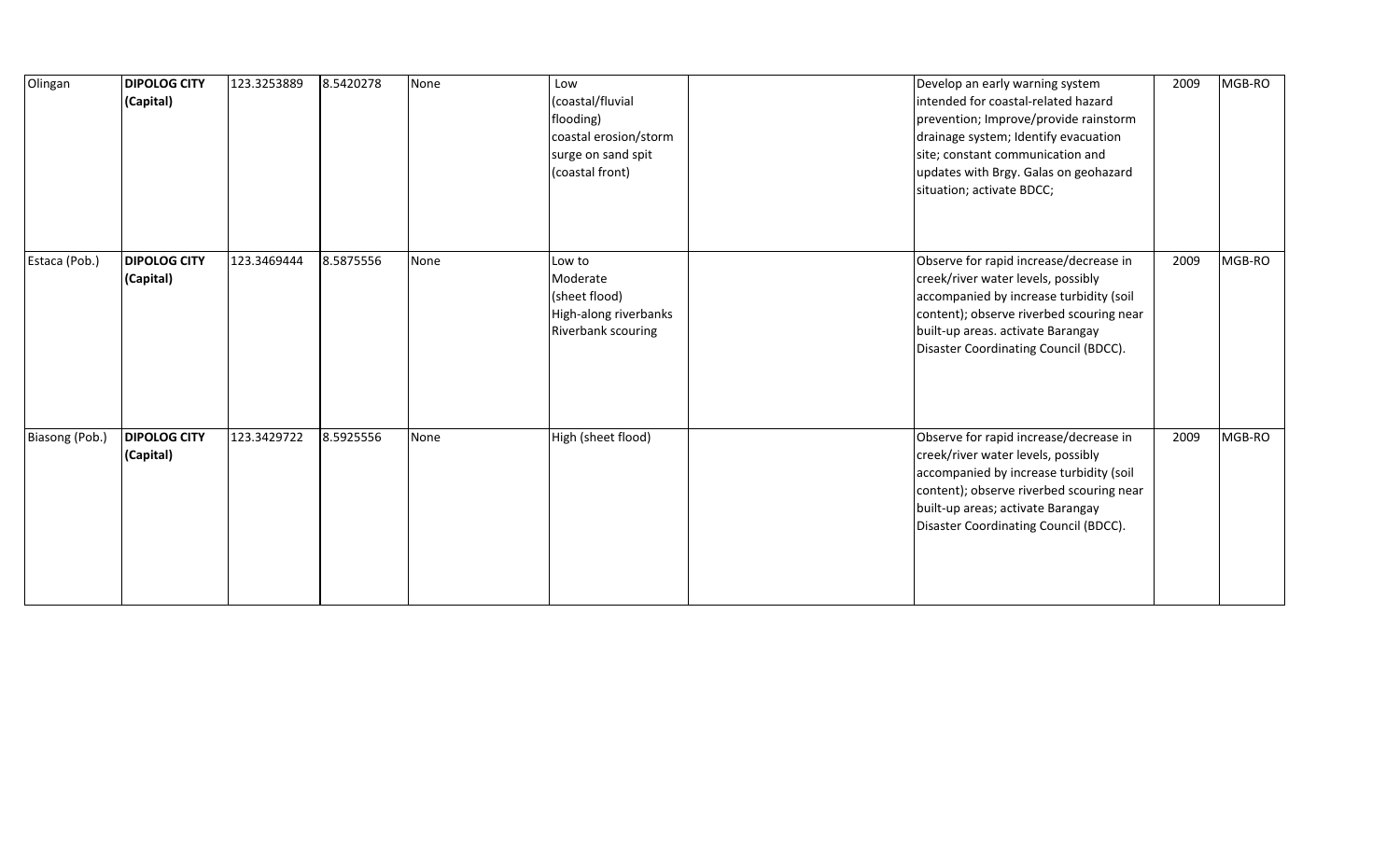| Barra (Pob.)   | <b>DIPOLOG CITY</b><br>(Capital) | 123.3392222 | 8.5920278 | None | Low to Moderate (sheet<br>flooding) Storm surge<br>along the coast                                       | Seasonal (annually - every rainy season)<br>sheet flooding with moderate $(0.5 - 1 \text{ m})$<br>along riverbanks; Observe for rapid<br>increase/decrease in creek/river water<br>levels, possibly accompanied by increase<br>turbidity (soil content); identify<br>evacuation site; activate Barangay<br>Disaster Coordinating Council (BDCC). | 2009 | MGB-RO |
|----------------|----------------------------------|-------------|-----------|------|----------------------------------------------------------------------------------------------------------|--------------------------------------------------------------------------------------------------------------------------------------------------------------------------------------------------------------------------------------------------------------------------------------------------------------------------------------------------|------|--------|
| Central (Pob.) | <b>DIPOLOG CITY</b><br>(Capital) | 123.3423056 | 8.5885556 | None | Low (localize flooding)                                                                                  | Seasonal (annually - every rainy season)<br>localized flooding with low $(0 - 0.5 \text{ m})$ ;<br>improve/provide rainstorm drainage<br>system; activate Barangay Disaster<br>Coordinating Council (BDCC).                                                                                                                                      | 2009 | MGB-RO |
| Miputak (Pob.) | <b>DIPOLOG CITY</b><br>(Capital) | 123.3371389 | 8.5846944 | None | Low (brgy. proper);<br>Seasonally Moderate-<br>along the riverbanks of<br>Miputak River (sheet<br>flood) | Seasonal (annually - every rainy season)<br>localized flooding with moderate (0.5 - 1<br>m); Observe for rapid increase/decrease<br>in creek/river water levels, possibly<br>accompanied by increase turbidity (soil<br>content); improve/provide rainstorm<br>drainage system; activate Barangay<br>Disaster Coordinating Council (BDCC).       | 2009 | MGB-RO |
| Punta          | <b>DIPOLOG CITY</b><br>(Capital) | 123.3132778 | 8.5143333 | None | Low                                                                                                      | Seasonal (annually - every rainy season)<br>sheet flooding with low $(0 - 0.5 \text{ m})$ ;                                                                                                                                                                                                                                                      | 2009 | MGB-RO |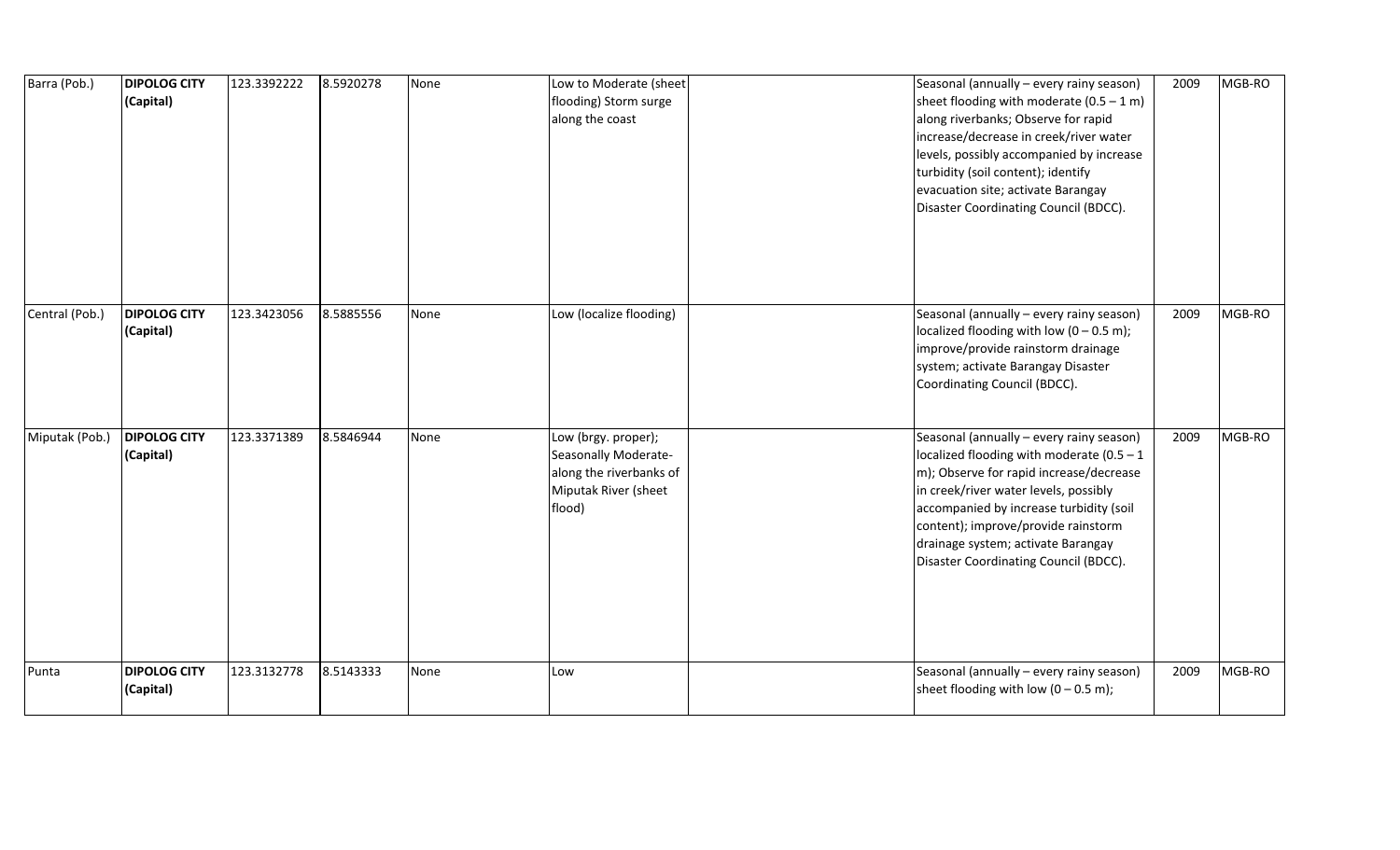| San Jose       | <b>DIPOLOG CITY</b> | 123.3209167 | 8.4805278 | Moderate    | High-Purok Tubod and          | Monitor and observe for progress and   | Develop an early warning system                     | 2009 | MGB-RO |
|----------------|---------------------|-------------|-----------|-------------|-------------------------------|----------------------------------------|-----------------------------------------------------|------|--------|
|                | (Capital)           |             |           | (road cuts) | barangay center               | presence of mass movement along        | intended for flood-related hazard                   |      |        |
|                |                     |             |           |             | (flashflood/sheet flood) road |                                        | prevention;                                         |      |        |
|                |                     |             |           |             |                               | cuts; Observed for presence of mass    | Observe for rapid increase/decrease in              |      |        |
|                |                     |             |           |             |                               | movements (e.g landslide, tension      | Punta River water levels, possibly                  |      |        |
|                |                     |             |           |             |                               | cracks) along slopes; develop an early | accompanied by increase turbidity (soil             |      |        |
|                |                     |             |           |             |                               | warning device/system intended for     | content); Identify evacuation site for              |      |        |
|                |                     |             |           |             |                               | landslide-related hazard               | residents of Purok Tubod and barangay               |      |        |
|                |                     |             |           |             |                               | prevention/mitigation; Observe for     | center; constant communication and                  |      |        |
|                |                     |             |           |             |                               | sunken and displaced road surfaces;    | updates with Purok Tubod, and barangay              |      |        |
|                |                     |             |           |             |                               | Observe for saturated ground or seeps  | center on geohazard situation; activate             |      |        |
|                |                     |             |           |             |                               |                                        | BDCC;                                               |      |        |
|                |                     |             |           |             |                               | areas that are not typically wet;      |                                                     |      |        |
|                |                     |             |           |             |                               | Constant                               |                                                     |      |        |
|                |                     |             |           |             |                               | communication and updates with Brgy.   |                                                     |      |        |
|                |                     |             |           |             |                               | Sinaman; activate Barangay Disaster    |                                                     |      |        |
|                |                     |             |           |             |                               | Coordinating Council (BDCC).           |                                                     |      |        |
|                |                     |             |           |             |                               |                                        |                                                     |      |        |
|                |                     |             |           |             |                               |                                        |                                                     |      |        |
|                |                     |             |           |             |                               |                                        |                                                     |      |        |
|                |                     |             |           |             |                               |                                        |                                                     |      |        |
|                |                     |             |           |             |                               |                                        |                                                     |      |        |
|                |                     |             |           |             |                               |                                        |                                                     |      |        |
| Sangkol        | <b>DIPOLOG CITY</b> | 123.3472778 | 8.4800833 | Low         | None                          | Observed for presence of mass          | No Remarks                                          | 2009 | MGB-RO |
|                | (Capital)           |             |           |             |                               | movements (e.g landslide, tension      |                                                     |      |        |
|                |                     |             |           |             |                               | cracks); activate Barangay Disaster    |                                                     |      |        |
|                |                     |             |           |             |                               | Coordinating Council (BDCC).           |                                                     |      |        |
| Santa Filomena | <b>DIPOLOG CITY</b> | 123.3432500 | 8.5673611 | None        | Low                           |                                        | Seasonal (annually - every rainy season)            | 2009 | MGB-RO |
|                | (Capital)           |             |           |             |                               |                                        | localized flooding with low $(0 - 0.5 \text{ m})$ ; |      |        |
|                |                     |             |           |             |                               |                                        | improve/provide rainstorm drainage                  |      |        |
|                |                     |             |           |             |                               |                                        | system; activate Barangay Disaster                  |      |        |
|                |                     |             |           |             |                               |                                        | Coordinating Council (BDCC).                        |      |        |
|                |                     |             |           |             |                               |                                        |                                                     |      |        |
|                |                     |             |           |             |                               |                                        |                                                     |      |        |